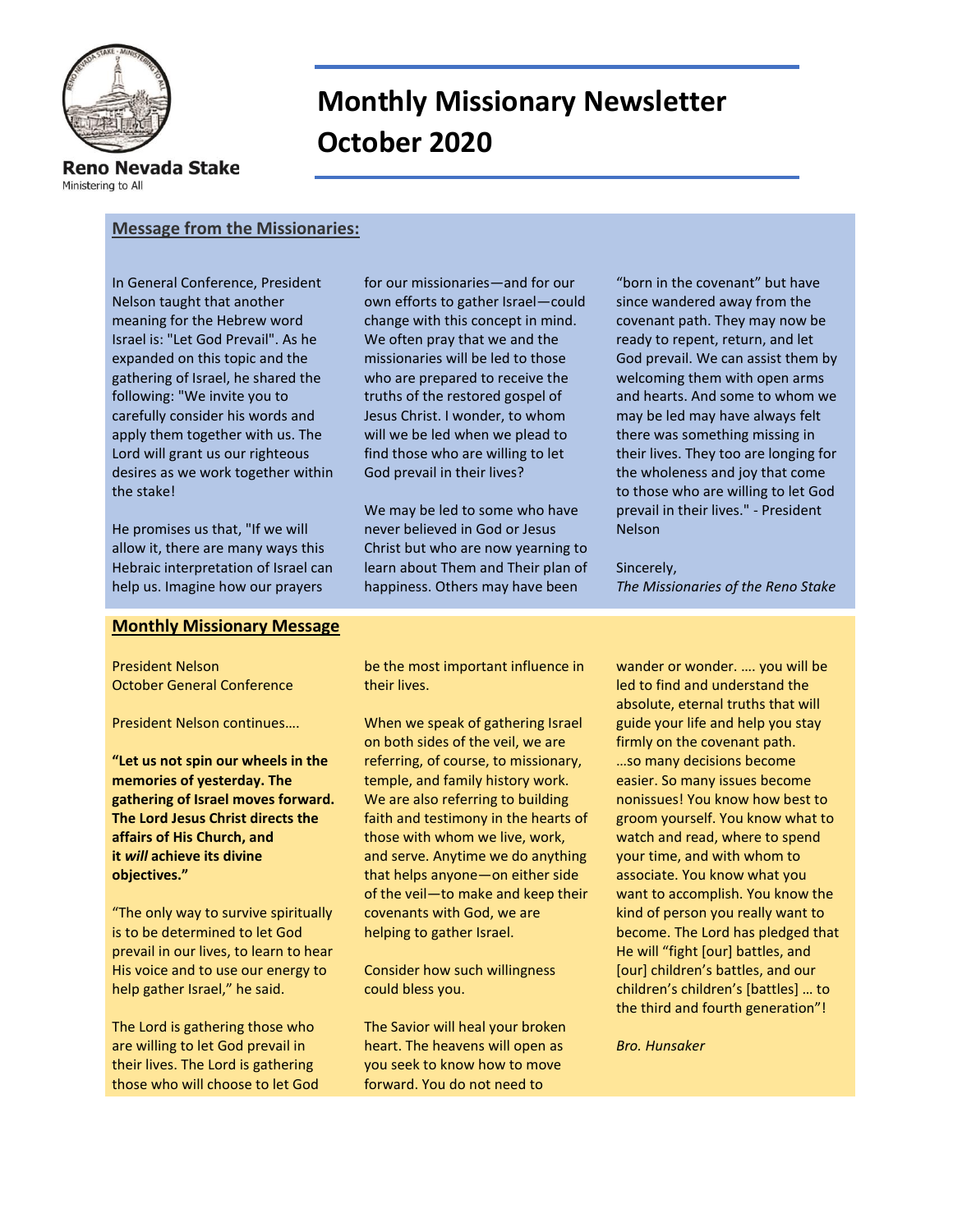#### **Training Highlight:**

Our Heavenly Father has reserved many of His most noble spirits —perhaps, I might say, His finest team —for this final phase. Those noble spirits —those finest players, those heroes —are you! President Nelson Hope of Israel

## **Upcoming Events:**

#### **October Stake Missionary Training**

Thursday Evening October 22 at 6:30 pm

Invited Guests Include:

Ward Mission Leaders, Councilors and Youth Assigned to Missionary Work in BR, RS, EQ, TM, YW, Ward Missionaries, Reno Zone Leaders, Stake Executive Priesthood Committee (High Council)

#### **Join Zoom Meeting**

[https://us02web.zoom.us/j/89925930134?pwd=WnhWS3JFTjJGcGN3K3MxckliM21PZz09](https://www.google.com/url?q=https://us02web.zoom.us/j/89925930134?pwd%3DWnhWS3JFTjJGcGN3K3MxckliM21PZz09&sa=D&source=calendar&usd=2&usg=AOvVaw3C2wtn8yLJVgAegVNQfDV3)

Meeting ID: 899 2593 0134 Passcode: 366958 Dial by Phone: +1 408 638 0968

#### **November Stake Leadership Training**

Thursday Evening November 19

More details to follow from the Stake Presidency

#### **December Stake Missionary Training**

No formal training. We invite all wards to focus on Global "Light the World" efforts.

#### **Why I Believe Fireside**

October 8, 2020- See attached flier. Please share with your wards, investigators and other interested parties.

Please notify Bro. Hunsaker (775-870-3235) if you are aware of any members, new converts, recently reactivated to others who may be willing to share their testimonies with us as part of that event.